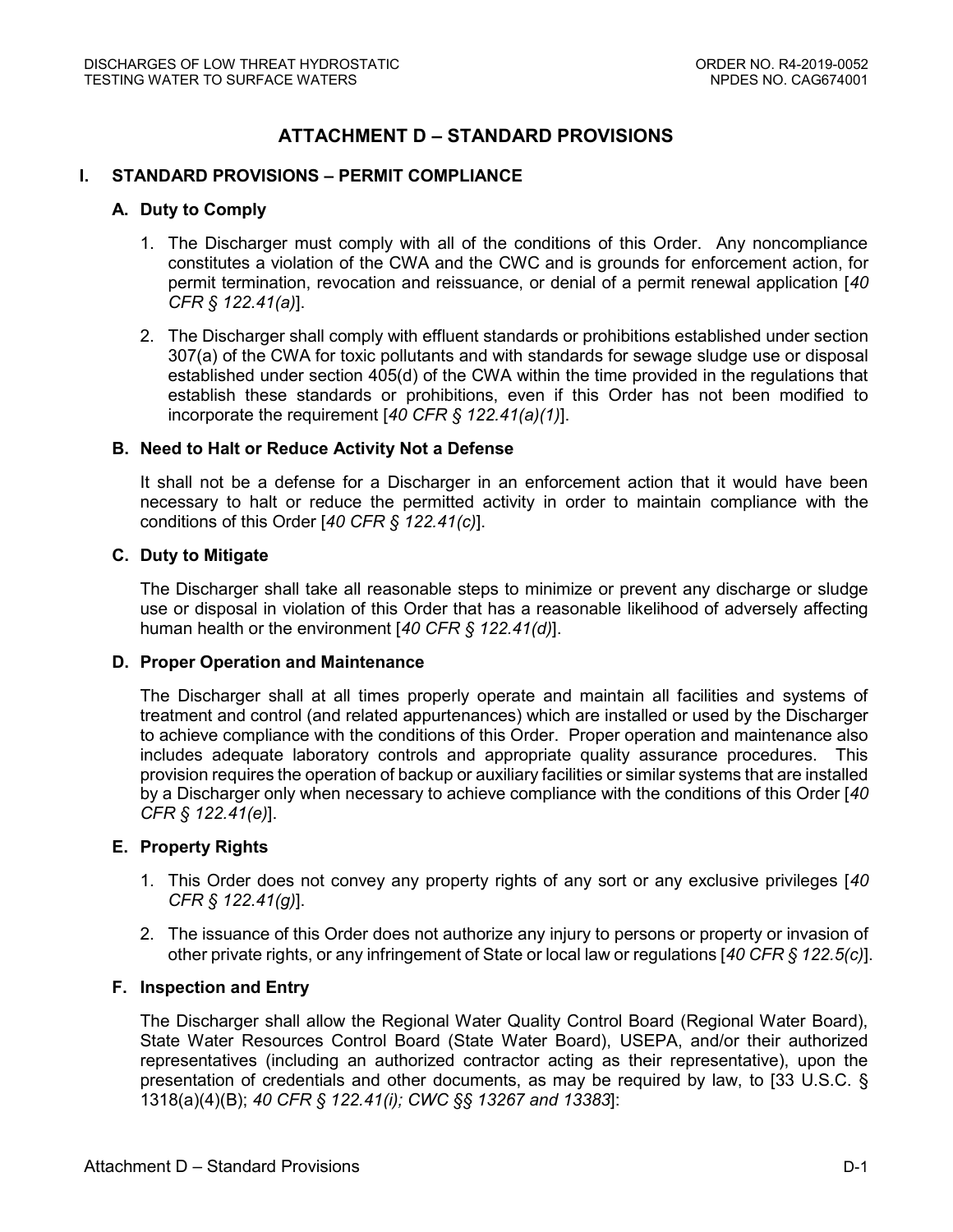- 1. Enter upon the Discharger's premises where a regulated facility or activity is located or conducted, or where records are kept under the conditions of this Order [33 U.S.C. § 1318(a)(4)(B)(i); *40 CFR § 122.41(i)(1); CWC §§ 13267 and 13383*];
- 2. Have access to and copy, at reasonable times, any records that must be kept under the conditions of this Order [33 U.S.C. § 1318(a)(4)(B)(ii); *40 CFR § 122.41(i)(2); CWC §§ 13267 and 13383*];
- 3. Inspect and photograph, at reasonable times, any facilities, equipment (including monitoring and control equipment), practices, or operations regulated or required under this Order [33 U.S.C. § 1318(a)(4)(B)(ii); *40 CFR § 122.41(i)(3); CWC §§ 13267 and 13383*];
- 4. Sample or monitor, at reasonable times, for the purposes of assuring Order compliance or as otherwise authorized by the CWA or the CWC, any substances or parameters at any location [33 U.S.C. § 1318(a)(4)(B)(ii); *40 CFR § 122.41(i)(4); CWC §§ 13267 and 13383*].

### **G. Bypass**

- 1. Definitions
	- a. "Bypass" means the intentional diversion of waste streams from any portion of a treatment facility [*40 CFR § 122.41(m)(1)(i)*].
	- b. "Severe property damage" means substantial physical damage to property, damage to the treatment facilities, which causes them to become inoperable, or substantial and permanent loss of natural resources that can reasonably be expected to occur in the absence of a bypass. Severe property damage does not mean economic loss caused by delays in production [*40 CFR § 122.41(m)(1)(ii)*].
- 2. Bypass not exceeding limitations The Discharger may allow any bypass to occur which does not cause exceedances of effluent limitations, but only if it is for essential maintenance to assure efficient operation. These bypasses are not subject to the provisions listed in Standard Provisions – Permit Compliance I.G.3, I.G.4, and I.G.5 below [*40 CFR § 122.41(m)(2)*].
- 3. Prohibition of bypass Bypass is prohibited, and the Regional Water Board may take enforcement action against a Discharger for bypass, unless [*40 CFR § 122.41(m)(4)(i)*]:
	- a. Bypass was unavoidable to prevent loss of life, personal injury, or severe property damage [*40 CFR § 122.41(m)(4)(A)*];
	- b. There were no feasible alternatives to the bypass, such as the use of auxiliary treatment facilities, retention of untreated wastes, or maintenance during normal periods of equipment downtime. This condition is not satisfied if adequate back-up equipment should have been installed in the exercise of reasonable engineering judgment to prevent a bypass that occurred during normal periods of equipment downtime or preventive maintenance [*40 CFR § 122.41(m)(4)(B)*]; and
	- c. The Discharger submitted notice to the Regional Water Board as required under Standard Provisions – Permit Compliance I.G.5 below [*40 CFR § 122.41(m)(4)(C)*].
- 4. The Regional Water Board may approve an anticipated bypass, after considering its adverse effects, if the Regional Water Board determines that it will meet the three conditions listed in Standard Provisions – Permit Compliance I.G.3 above [*40 CFR § 122.41(m)(4)(ii)*].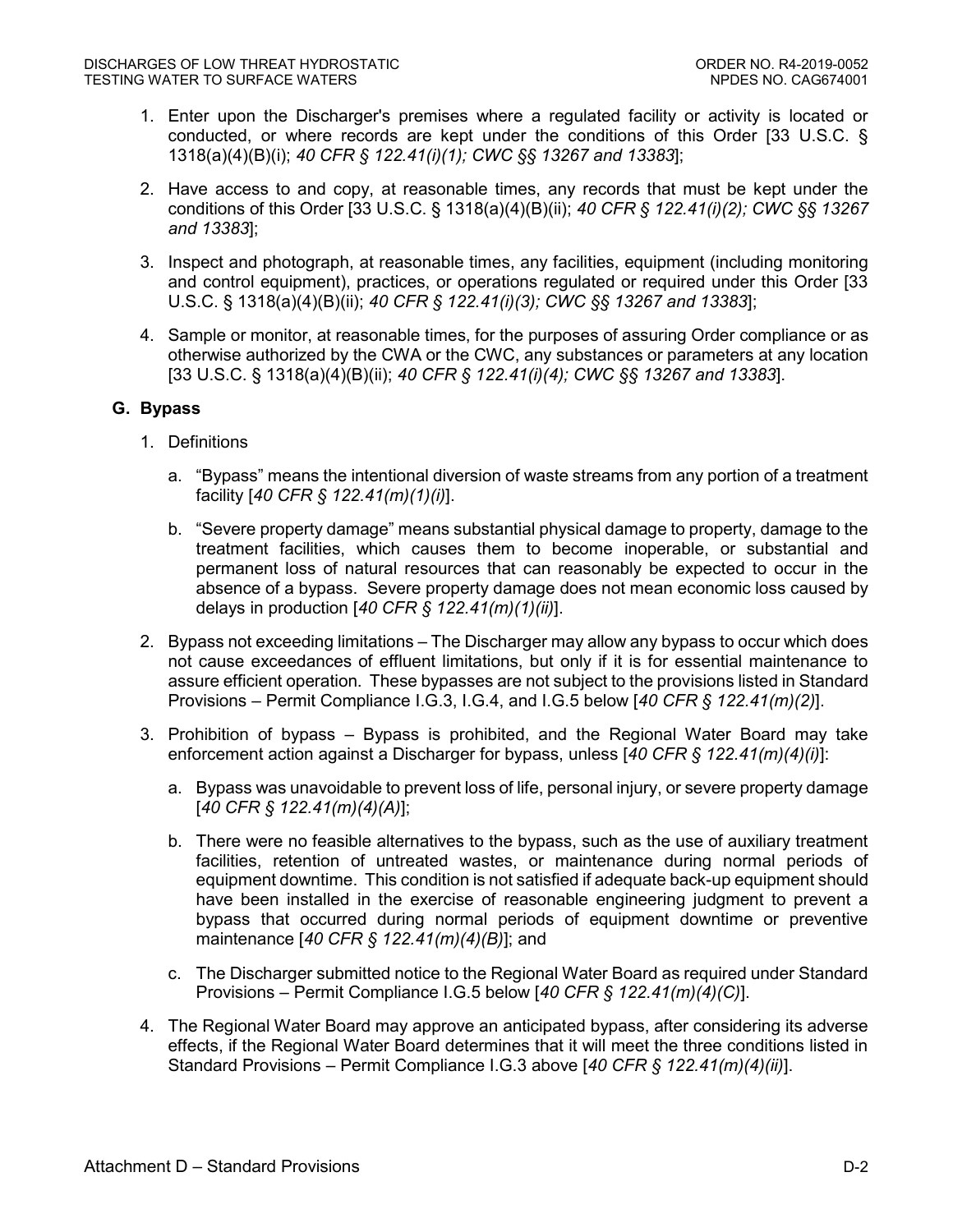### 5. Notice

- a. Anticipated bypass. If the Discharger knows in advance of the need for a bypass, it shall submit a notice, if possible at least 10 days before the date of the bypass [*40 CFR § 122.41(m)(3)(i)*].
- b. Unanticipated bypass. The Discharger shall submit notice of an unanticipated bypass as required in Standard Provisions - Reporting V.E below [*40 CFR § 122.41(m)(3)(ii)*].

#### **H. Upset**

"Upset" means an exceptional incident in which there is unintentional and temporary noncompliance with technology based permit effluent limitations because of factors beyond the reasonable control of the permittee. An upset does not include noncompliance to the extent caused by operational error, improperly designed treatment facilities, inadequate treatment facilities, lack of preventive maintenance, or careless or improper operation [*40 CFR § 122.41(n)(1)*].

- 1. Effect of an upset. An upset constitutes an affirmative defense to an action brought for noncompliance with such technology based permit effluent limitations if the requirements of Standard Provisions – Permit Compliance I.H.2 below are met. No determination made during administrative review of claims that noncompliance was caused by upset, and before an action for noncompliance, is final administrative action subject to judicial review [*40 CFR § 122.41(n)(2)*].
- 2. Conditions necessary for a demonstration of upset. A Discharger who wishes to establish the affirmative defense of upset shall demonstrate, through properly signed, contemporaneous operating logs or other relevant evidence that [*40 CFR § 122.41(n)(3)*]:
	- a. An upset occurred and that the Discharger can identify the cause(s) of the upset [*40 CFR § 122.41(n)(3)(i)*];
	- b. The permitted facility was, at the time, being properly operated [*40 CFR § 122.41(n)(3)(ii)*];
	- c. The Discharger submitted notice of the upset as required in Standard Provisions Reporting V.E.2.b below [*40 CFR § 122.41(n)(3)(iii)*]; and
	- d. The Discharger complied with any remedial measures required under Standard Provisions – Permit Compliance I.C above [*40 CFR § 122.41(n)(3)(iv)*].
- 3. Burden of proof. In any enforcement proceeding, the Discharger seeking to establish the occurrence of an upset has the burden of proof [*40 CFR § 122.41(n)(4)*].

### **II. STANDARD PROVISIONS – PERMIT ACTION**

### **A. General**

This Order may be modified, revoked and reissued, or terminated for cause. The filing of a request by the Discharger for modification, revocation and reissuance, or termination, or a notification of planned changes or anticipated noncompliance does not stay any Order condition [*40 CFR § 122.41(f)*].

### **B. Duty to Reapply**

If the Discharger wishes to continue an activity regulated by this Order after the expiration date of this Order, the Discharger must apply for and obtain a new permit [*40 CFR § 122.41(b)*].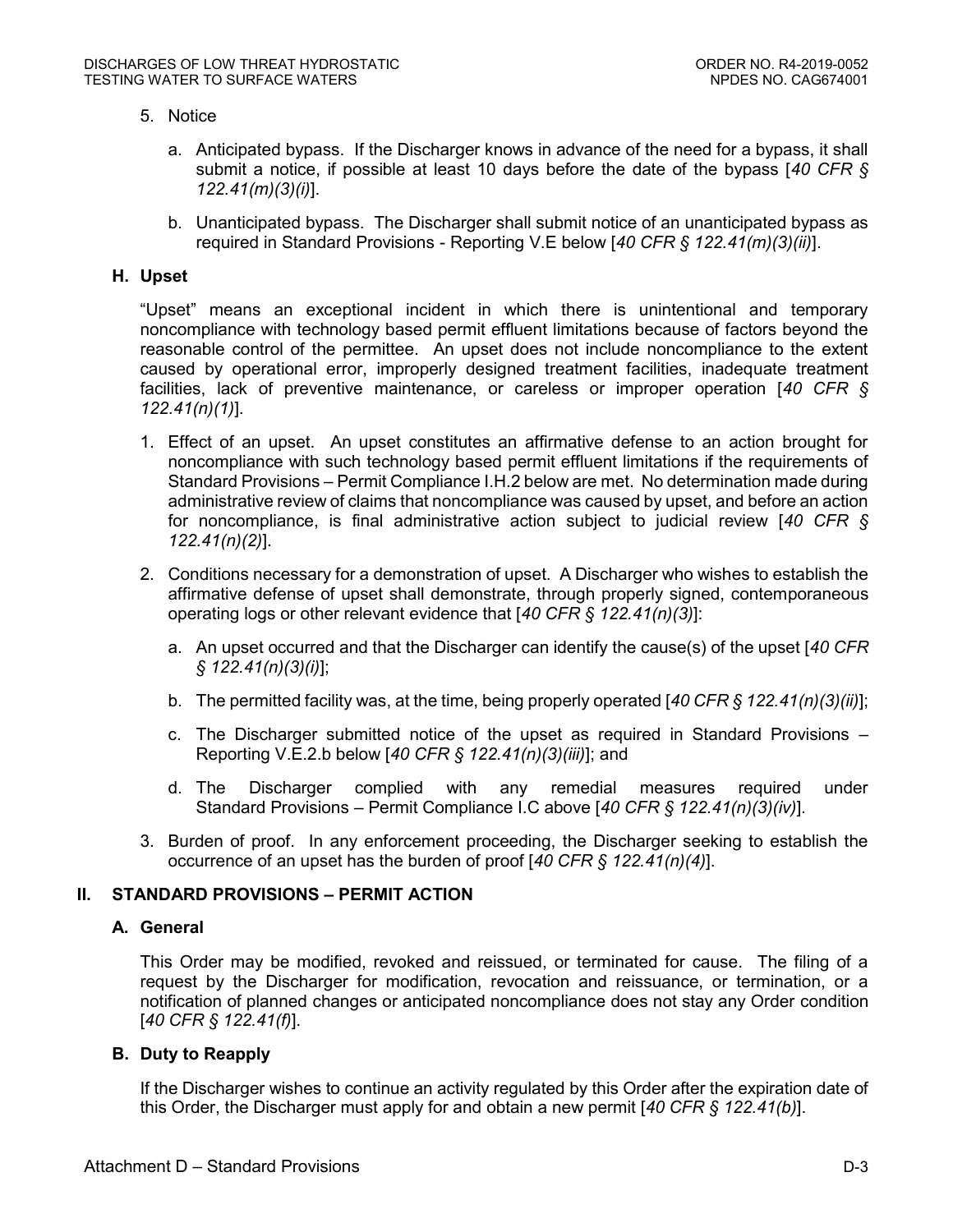## **C. Transfers**

This Order is not transferable to any person except after notice to the Regional Water Board. The Regional Water Board may require modification or revocation and reissuance of the Order to change the name of the Discharger and incorporate such other requirements as may be necessary under the CWA and the CWC [*40 CFR §§ 122.41(l)(3) and 122.61*].

#### **III. STANDARD PROVISIONS – MONITORING**

- A. Samples and measurements taken for the purpose of monitoring shall be representative of the monitored activity  $[40 \text{ CFR } \S 122.41(i)(1)].$
- B. Monitoring must be conducted according to test procedures approved under 40 C.F.R. part 136 for the analyses of pollutants unless another method is required under 40 C.F.R. chapter 1, subchapter N. Monitoring must be conducted according to sufficiently sensitive test methods approved under 40 CFR part 136 for the analysis of pollutants or pollutant parameters or as required under 40 CFR chapter 1, subchapter N. For the purposes of this paragraph, a method is sufficiently sensitive when:
	- 1. The method minimum level (ML) is at or below the level of the most stringent effluent limitation established in the permit for the measured pollutant or pollutant parameter, and either the method ML is at or below the level of the most stringent applicable water quality criterion for the measured pollutant or pollutant parameter or the method ML is above the applicable water quality criterion but the amount of the pollutant or pollutant parameter in the facility's discharge is high enough that the method detects and quantifies the level of the pollutant or pollutant parameter in the discharge; or
	- 2. The method has the lowest ML of the analytical methods approved under 40 C.F.R. part 136 or required under 40 C.F.R. chapter 1, subchapter N for the measured pollutant or pollutant parameter.

In the case of pollutants or pollutant parameters for which there are no approved methods under 40 C.F.R. part 136 or otherwise required under 40 C.F.R. chapter 1, subchapter N, monitoring must be conducted according to a test procedure specified in this Order for such pollutants or pollutant parameters. (40 C.F.R. §§ 122.21(e)(3),122.41(j)(4), 122.44(i)(1)(iv).)

### **IV. STANDARD PROVISIONS – RECORDS**

- A. Except for records of monitoring information required by this Order related to the Discharger's sewage sludge use and disposal activities, which shall be retained for a period of at least five years (or longer as required by 40 CFR Part 503), the Discharger shall retain records of all monitoring information, including all calibration and maintenance records and all original strip chart recordings for continuous monitoring instrumentation, copies of all reports required by this Order, and records of all data used to complete the application for this Order, for a period of at least three (3) years from the date of the sample, measurement, report or application. This period may be extended by request of the Regional Water Board Executive Officer at any time [40 CFR § 122.41(j)(2)].
- B. Records of monitoring information shall include:
	- 1. The date, exact place, and time of sampling or measurements [*40 CFR § 122.41(j)(3)(i)*];
	- 2. The individual(s) who performed the sampling or measurements [*40 CFR § 122.41(j)(3)(ii)*];
	- 3. The date(s) analyses were performed [*40 CFR § 122.41(j)(3)(iii)*];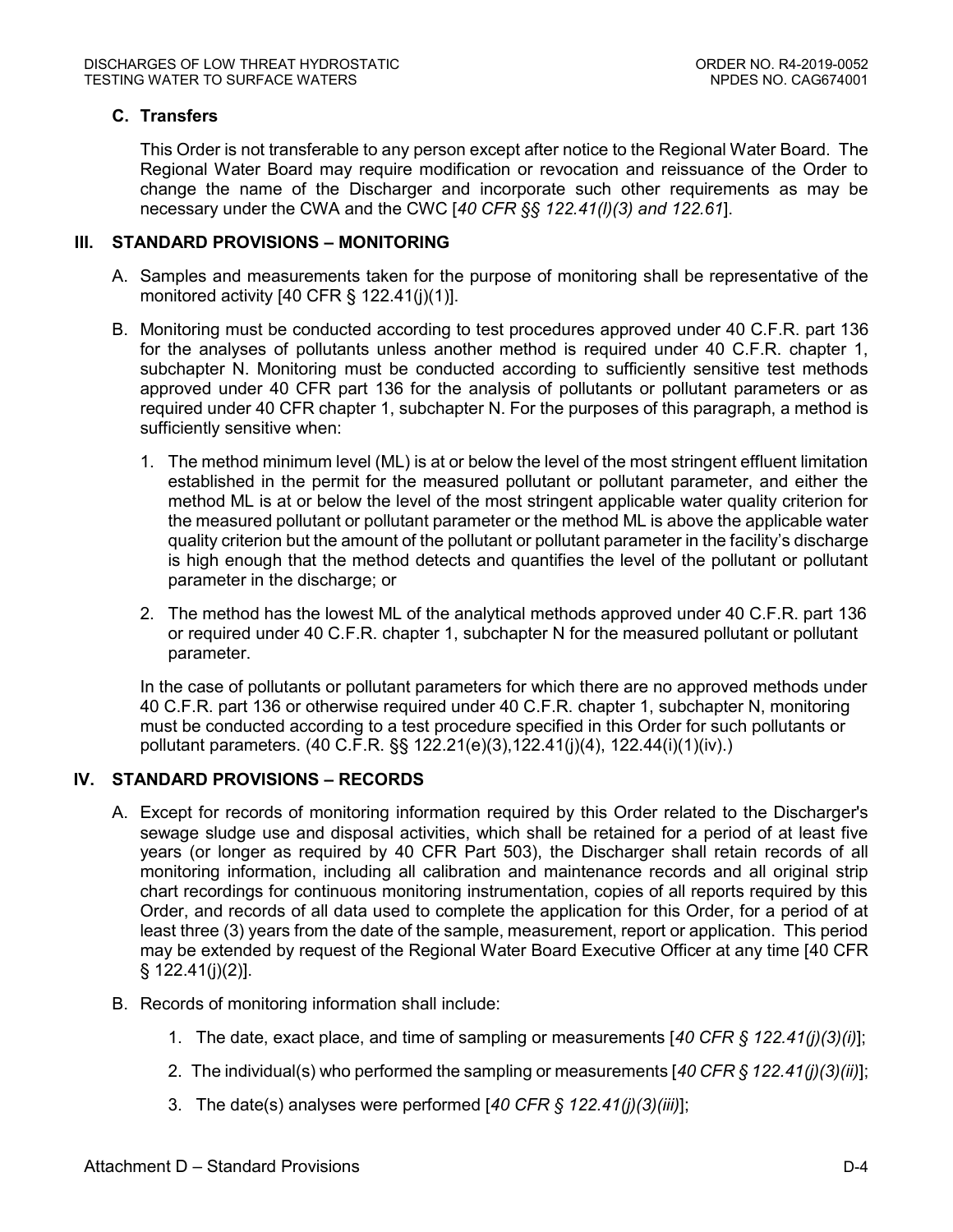- 4. The individual(s) who performed the analyses [*40 CFR § 122.41(j)(3)(iv)*];
- 5. The analytical techniques or methods used [*40 CFR § 122.41(j)(3)(v)*]; and
- 6. The results of such analyses [*40 CFR § 122.41(j)(3)(vi)*].
- C. Claims of confidentiality for the following information will be denied [*40 CFR § 122.7(b)*]:
	- 1. The name and address of any permit applicant or Discharger [*40 CFR § 122.7(b)(1)*]; and
	- 2. Permit applications and attachments, permits and effluent data [*40 CFR § 122.7(b)(2)*].

# **V. STANDARD PROVISIONS – REPORTING**

# **A. Duty to Provide Information**

The Discharger shall furnish to the Regional Water Board, State Water Board, or USEPA within a reasonable time, any information which the Regional Water Board, State Water Board, or USEPA may request to determine whether cause exists for modifying, revoking and reissuing, or terminating this Order or to determine compliance with this Order. Upon request, the Discharger shall also furnish to the Regional Water Board, State Water Board, or USEPA copies of records required to be kept by this Order [*40 CFR § 122.41(h); CWC §§ 13267 and 13383*].

# **B. Signatory and Certification Requirements**

- 1. All applications, reports, or information submitted to the Regional Water Board, State Water Board, and/or USEPA shall be signed and certified in accordance with Standard Provisions – Reporting V.B.2, V.B.3, V.B.4, and V.B.5 below [*40 CFR § 122.41(k)*].
- 2. All permit applications shall be signed as follows:
	- a. For a corporation: By a responsible corporate officer. For the purpose of this section, a responsible corporate officer means: (i) A president, secretary, treasurer, or vicepresident of the corporation in charge of a principal business function, or any other person who performs similar policy- or decision-making functions for the corporation, or (ii) the manager of one or more manufacturing, production, or operating facilities, provided, the manager is authorized to make management decisions which govern the operation of the regulated facility including having the explicit or implicit duty of making major capital investment recommendations, and initiating and directing other comprehensive measures to assure long term environmental compliance with environmental laws and regulations; the manager can ensure that the necessary systems are established or actions taken to gather complete and accurate information for permit application requirements; and where authority to sign documents has been assigned or delegated to the manager in accordance with corporate procedures [*40 CFR § 122.22(a)(1)*];
	- b. For a partnership or sole proprietorship: By a general partner or the proprietor, respectively [*40 CFR § 122.22(a)(2)*]; or
	- c. For a municipality, State, federal, or other public agency: By either a principal executive officer or ranking elected official. For purposes of this provision, a principal executive officer of a federal agency includes: (i) the chief executive officer of the agency, or (ii) a senior executive officer having responsibility for the overall operations of a principal geographic unit of the agency (e.g., Regional Administrators of USEPA) [*40 CFR § 122.22(a)(3)*].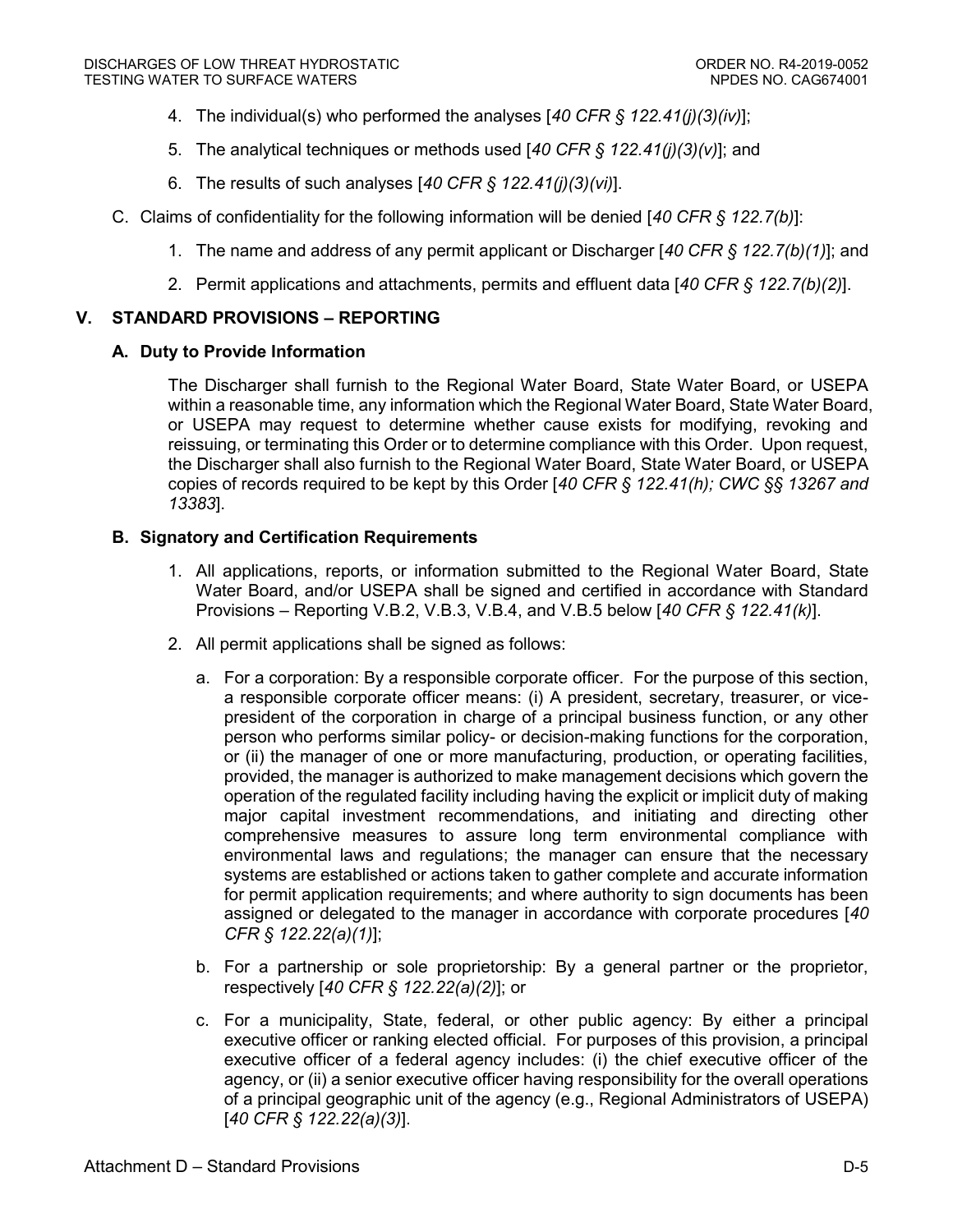- 3. All reports required by this Order and other information requested by the Regional Water Board, State Water Board, or USEPA shall be signed by a person described in Standard Provisions – Reporting V.B.2 above, or by a duly authorized representative of that person. A person is a duly authorized representative only if:
	- a. The authorization is made in writing by a person described in Standard Provisions Reporting V.B.2 above [*40 CFR § 122.22(b)(1)*];
	- b. The authorization specifies either an individual or a position having responsibility for the overall operation of the regulated facility or activity such as the position of plant manager, operator of a well or a well field, superintendent, position of equivalent responsibility, or an individual or position having overall responsibility for environmental matters for the company (a duly authorized representative may thus be either a named individual or any individual occupying a named position) [*40 CFR § 122.22(b)(2)*]; and
	- c. The written authorization is submitted to the Regional Water Board, State Water Board, or USEPA [*40 CFR § 122.22(b)(3)*].
- 4. If an authorization under Standard Provisions Reporting V.B.3 above is no longer accurate because a different individual or position has responsibility for the overall operation of the facility, a new authorization satisfying the requirements of Standard Provisions – Reporting V.B.3 above must be submitted to the Regional Water Board, State Water Board or USEPA prior to or together with any reports, information, or applications, to be signed by an authorized representative [40 CFR § 122.22(c)].
- 5. Any person signing a document under Standard Provisions Reporting V.B.2 or V.B.3 above shall make the following certification:

"I certify under penalty of law that this document and all attachments were prepared under my direction or supervision in accordance with a system designed to assure that qualified personnel properly gather and evaluate the information submitted. Based on my inquiry of the person or persons who manage the system or those persons directly responsible for gathering the information, the information submitted is, to the best of my knowledge and belief, true, accurate, and complete. I am aware that there are significant penalties for submitting false information, including the possibility of fine and imprisonment for knowing violations" [*40 CFR § 122.22(d)*].

### **C. Monitoring Reports**

- 1. Monitoring results shall be reported at the intervals specified in the Monitoring and Reporting Program in this Order [*40 CFR § 122.41(l)(4)*].
- 2. Monitoring results must be reported on a Discharge Monitoring Report (DMR) or forms provided or specified by the Regional Water Board or State Water Board for reporting results of monitoring of sludge use or disposal practices [*40 CFR § 122.41(l)(4)(i)*].
- 3. If the Discharger monitors any pollutant more frequently than required by this Order using test procedures approved under 40 CFR Part 136, or another method required for an industry-specific waste stream under 40 CFR subchapters N or O, the results of such monitoring shall be included in the calculation and reporting of the data submitted in the DMR or sludge reporting form specified by the Regional Water Board [*40 CFR § 122.41(l)(4)(ii)*].
- 4. Calculations for all limitations, which require averaging of measurements, shall utilize an arithmetic mean unless otherwise specified in this Order [*40 CFR § 122.41(l)(4)(iii)*].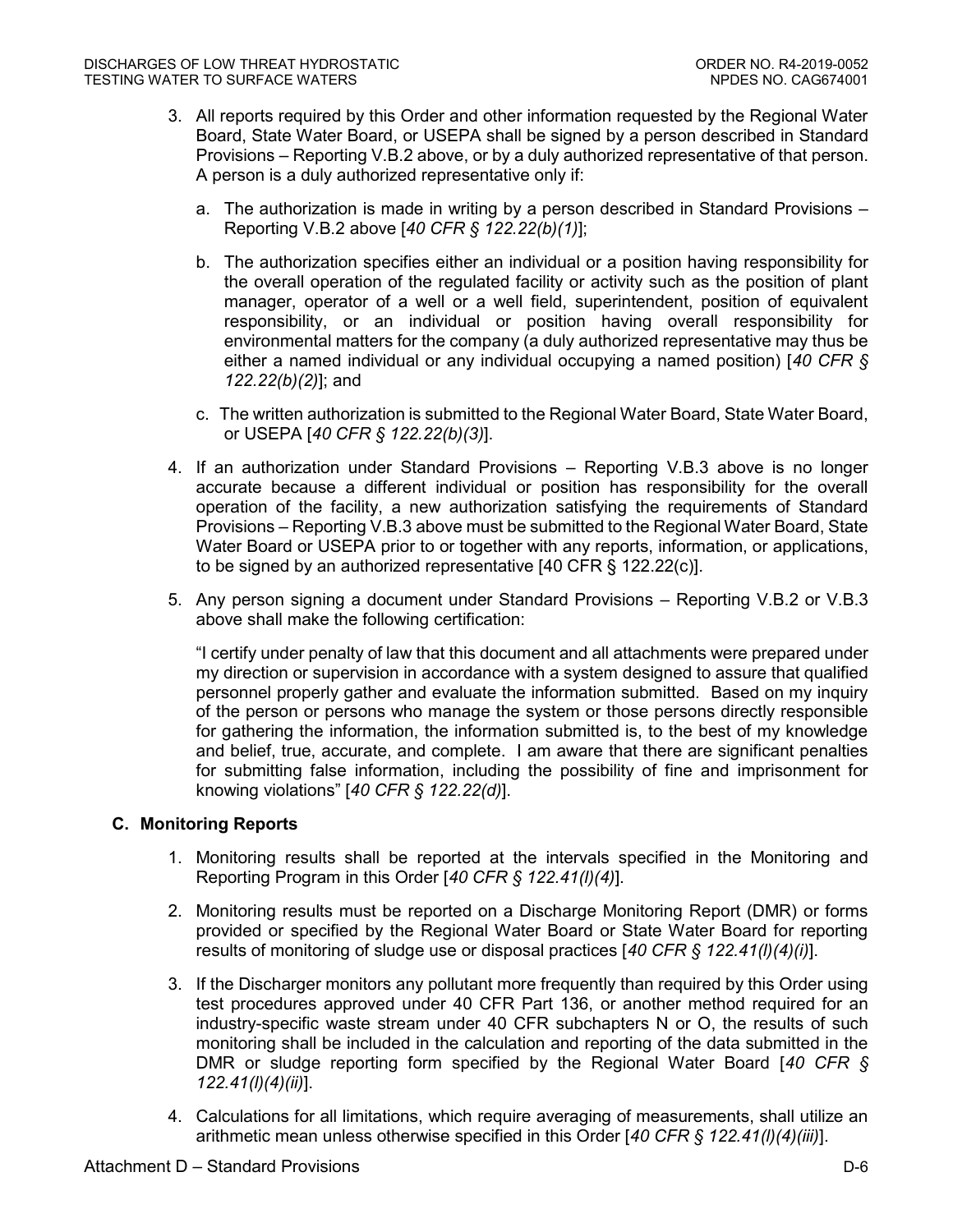## **D. Compliance Schedules**

Reports of compliance or noncompliance with, or any progress reports on, interim and final requirements contained in any compliance schedule of this Order, shall be submitted no later than 14 days following each schedule date [*40 CFR § 122.41(l)(5)*].

### **E. Twenty-Four Hour Reporting**

- 1. The Discharger shall report any noncompliance that may endanger health or the environment. Any information shall be provided orally within 24 hours from the time the Discharger becomes aware of the circumstances. A written submission shall also be provided within five (5) days of the time the Discharger becomes aware of the circumstances. The written submission shall contain a description of the noncompliance and its cause; the period of noncompliance, including exact dates and times, and if the noncompliance has not been corrected, the anticipated time it is expected to continue; and steps taken or planned to reduce, eliminate, and prevent reoccurrence of the noncompliance [*40 CFR § 122.41(l)(6)(i)*].
- 2. The following shall be included as information that must be reported within 24 hours under this paragraph [*40 CFR § 122.41(l)(6)(ii)*]:
	- a. Any unanticipated bypass that exceeds any effluent limitation in this Order [*40 CFR § 122.41(l)(6)(ii)(A)*].
	- b. Any upset that exceeds any effluent limitation in this Order [*40 CFR § 122.41(l)(6)(ii)(B)*].
	- c. Violation of a maximum daily discharge limitation for any of the pollutants listed in this Order to be reported within 24 hours [*40 CFR § 122.41(l)(6)(ii)(C)*].
- 3. The Regional Water Board may waive the above-required written report under this provision on a case-by-case basis if an oral report has been received within 24 hours [*40 CFR § 122.41(l)(6)(iii)*].

### **F. Planned Changes**

The Discharger shall give notice to the Regional Water Board as soon as possible of any planned physical alterations or additions to the permitted facility. Notice is required under this provision only when [*40 CFR § 122.41(l)(1)*]:

- 1. The alteration or addition to a permitted facility may meet one of the criteria for determining whether a facility is a new source in 40 CFR  $\S$  122.29(b) [40 CFR  $\S$  122.41(l)(1)(i)]; or
- 2. The alteration or addition could significantly change the nature or increase the quantity of pollutants discharged. This notification applies to pollutants which are subject neither to effluent limitations in this Order, nor to notification requirements under 40 CFR § 122.42(a)(1) (see Additional Provisions—Notification Levels VII.A.1) [*40 CFR § 122.41(l)(1)(ii)*].
- 3. The alteration or addition results in a significant change in the Discharger's sludge use or disposal practices, and such alteration, addition, or change may justify the application of permit conditions that are different from or absent in the existing permit, including notification of additional use or disposal sites not reported during the permit application process or not reported pursuant to an approved land application plan [*40 CFR § 122.41(l)(1)(iii)*].

### **G. Anticipated Noncompliance**

The Discharger shall give advance notice to the Regional Water Board or State Water Board of any planned changes in the permitted facility or activity that may result in noncompliance with the requirements of this Order [*40 CFR § 122.41(l)(2)].*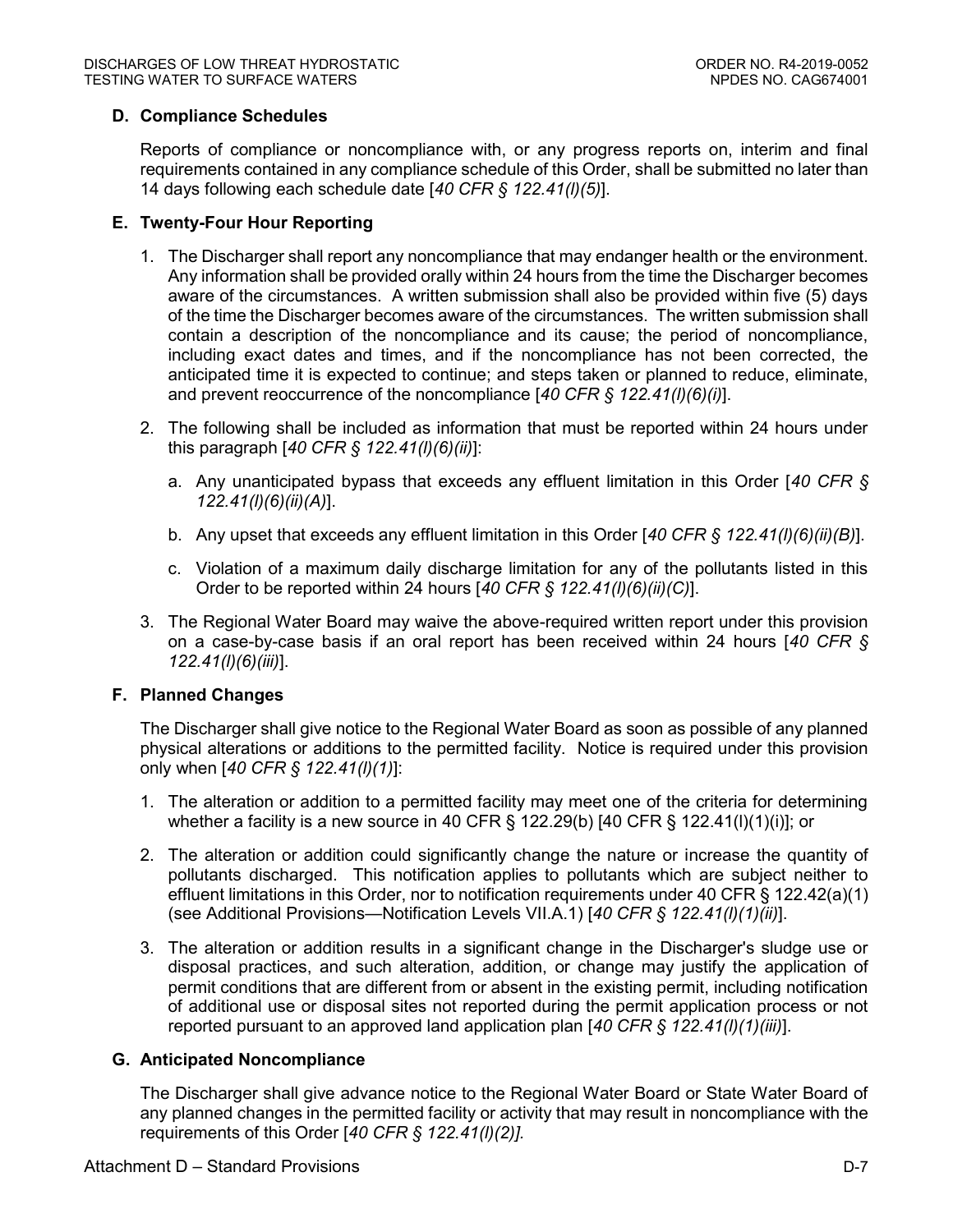### **H. Other Noncompliance**

The Discharger shall report all instances of noncompliance not reported under Standard Provisions – Reporting V.E.3, V.E.4, and V.E.5 above at the time monitoring reports are submitted. The reports shall contain the information listed in Standard Provision – Reporting V.E above [*40 CFR § 122.41(l)(7)*].

### **I. Other Information**

When the Discharger becomes aware that it failed to submit any relevant facts in a permit application or submitted incorrect information in a permit application or in any report to the Regional Water Board, State Water Board, or USEPA, the Discharger shall promptly submit such facts or information [*40 CFR § 122.41(l)(8)*].

### **VI. STANDARD PROVISIONS – ENFORCEMENT**

- A. The Regional Water Board and State Water Board is authorized to enforce the terms of this Order under several provisions of the CWC, including, but not limited to, sections 13268, 13385, 13386, and 13387.
- B. The CWA provides that any person who violates section 301, 302, 306, 307, 308, 318 or 405 of the CWA, or any permit condition or limitation implementing any such sections in a permit issued under section 402, or any requirement imposed in a pretreatment program approved under sections 402(a)(3) or 402(b)(8) of the CWA, is subject to a civil penalty not to exceed \$25,000 per day for each violation. The CWA provides that any person who negligently violates sections 301, 302, 306, 307, 308, 318, or 405 of the CWA, or any condition or limitation implementing any of such sections in a permit issued under section 402 of the CWA, or any requirement imposed in a pretreatment program approved under section 402(a)(3) or 402(b)(8) of the CWA, is subject to criminal penalties of \$2,500 to \$25,000 per day of violation, or imprisonment of not more than one (1) year, or both. In the case of a second or subsequent conviction for a negligent violation, a person shall be subject to criminal penalties of not more than \$50,000 per day of violation, or by imprisonment of not more than two (2) years, or both. Any person who knowingly violates such sections, or such conditions or limitations is subject to criminal penalties of \$5,000 to \$50,000 per day of violation, or imprisonment for not more than three (3) years, or both. In the case of a second or subsequent conviction for a knowing violation, a person shall be subject to criminal penalties of not more than \$100,000 per day of violation, or imprisonment of not more than six (6) years, or both. Any person who knowingly violates section 301, 302, 303, 306, 307, 308, 318 or 405 of the CWA, or any permit condition or limitation implementing any of such sections in a permit issued under section 402 of the CWA, and who knows at that time that he thereby places another person in imminent danger of death or serious bodily injury, shall, upon conviction, be subject to a fine of not more than \$250,000 or imprisonment of not more than 15 years, or both. In the case of a second or subsequent conviction for a knowing endangerment violation, a person shall be subject to a fine of not more than \$500,000 or by imprisonment of not more than 30 years, or both. An organization, as defined in section 309(c)(3)(B)(iii) of the CWA, shall, upon conviction of violating the imminent danger provision, be subject to a fine of not more than \$1,000,000 and can be fined up to \$2,000,000 for second or subsequent convictions [*40 CFR § 122.41(a)(2); CWC §§ 13385 and 13387*].
- C. Any person may be assessed an administrative penalty by the Regional Water Board for violating section 301, 302, 306, 307, 308, 318 or 405 of the CWA, or any permit condition or limitation implementing any of such sections in a permit issued under section 402 of the CWA. Administrative penalties for Class I violations are not to exceed \$10,000 per violation, with the maximum amount of any Class I penalty assessed not to exceed \$25,000. Penalties for Class II